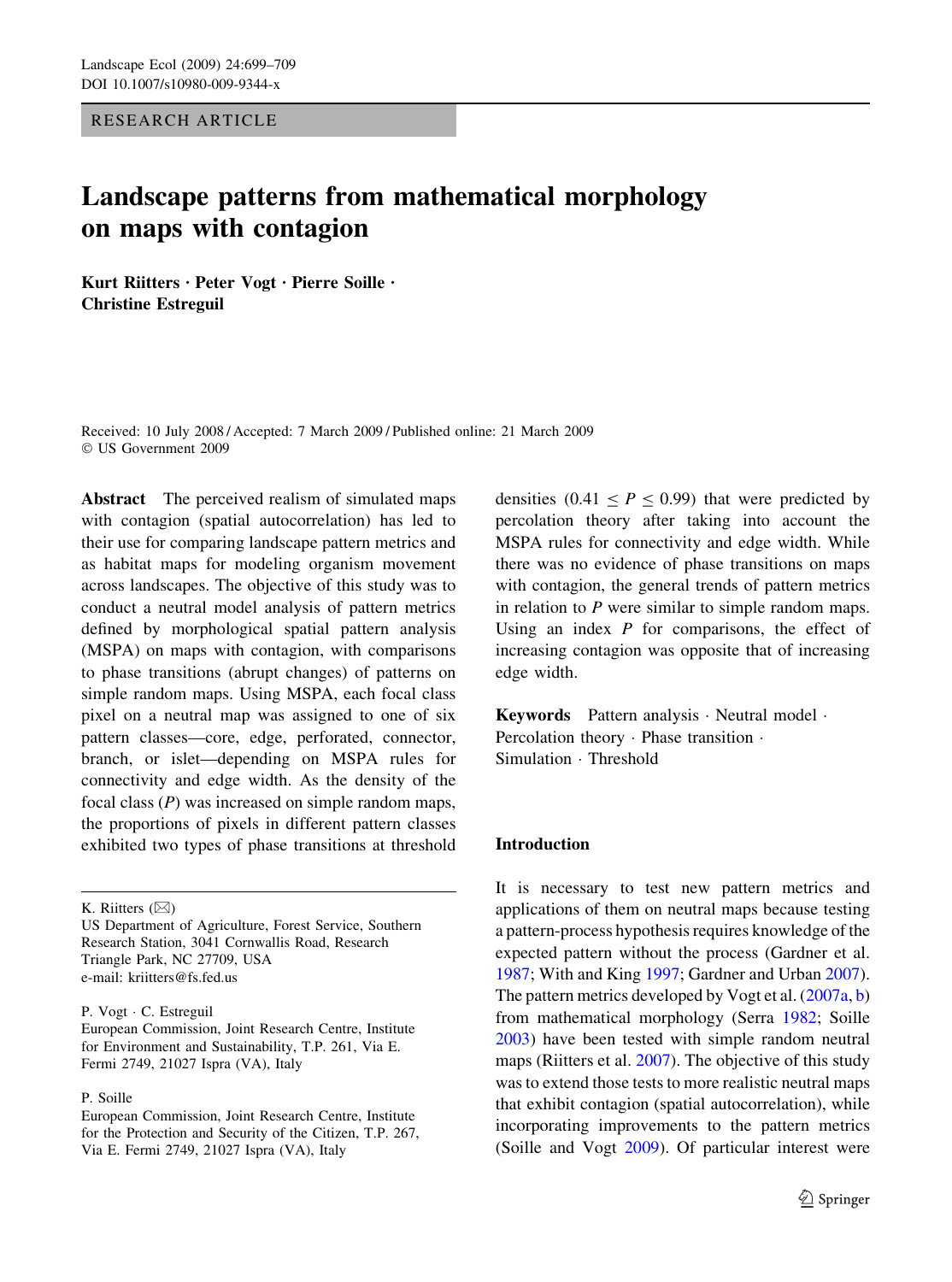comparisons of the phase transitions (abrupt changes) of pattern metrics which occur on simple random maps (Riitters et al. [2007](#page-10-0)). That is of interest because phase transitions of landscape patterns may be linked to phase transitions of ecological functions that depend on patterns (O'Neill et al. [1988;](#page-10-0) Gardner et al. [1989](#page-10-0)). Knowledge of the associated thresholds for landscape patterns on neutral maps with contagion may help to predict critical thresholds in many ecological phenomena in real landscapes (With and King [1997\)](#page-10-0) which is a central problem in ecology (Burkett et al. [2005](#page-9-0); Groffman et al. [2006\)](#page-10-0).

Keitt ([2000\)](#page-10-0) defined a neutral map as a stochastic model of a spatial pattern where the value assigned to any location in the pattern is a random variable, regardless of any constraints placed on that variable. The most common neutral map in landscape ecology is a simple random map, but neutral maps with contagion are also popular because contagion is a fundamental aspect of landscape pattern. Neutral maps exhibiting a range of contagion have been used, for example, as test-beds for comparing landscape pattern metrics (Gustafson and Parker [1992](#page-10-0); Neel et al. [2004;](#page-10-0) Ferrari et al. [2007](#page-9-0)), and as habitat maps for models of organism movement (With and King [2001;](#page-10-0) King and With [2002\)](#page-10-0). We included both simple random maps and 'multifractal' maps produced by the RULE software (Gardner [1999](#page-10-0)) in this study. The maps are 'neutral' in the sense that they are random ensembles of maps whose properties are described by statistical averages (Keitt [2000\)](#page-10-0), and the 'multifractal' maps are 'with contagion' in the sense that different values of the RULE parameters P (proportion of the map that is the focal class) and  $H$  (Hurst exponent) produce maps with varying degrees of focal class clumping (Gardner [1999](#page-10-0)).

We applied percolation theory (e.g., Stauffer [1985\)](#page-10-0) as a framework for interpreting the analyses of neutral maps. Percolation theory considers the probability of a connection between any two locations, which depends on the density of locations  $(P)$ , the relative positions of the two locations (e.g., independent vs. spatially correlated placement), the lattice geometry (e.g., hexagonal vs. square locations), and the connectivity rule (e.g., 4- vs. 8-neighbor). Overall connectedness is indicated by the existence of a percolating state, defined as the existence of a mapspanning connected cluster of focal class locations. The transition between a non-percolating state and a

percolating state is a phase transition, and it occurs at a threshold  $P$  that is determined by the other system parameters (e.g., Plotnick and Gardner [1993](#page-10-0)). With [\(2002](#page-10-0)) provided an ecological review of the concepts and applications of percolation theory which, like the early applications by O'Neill et al. [\(1988](#page-10-0)), Gardner et al. ([1989\)](#page-10-0), and O'Neill et al. [\(1992](#page-10-0)), have mainly addressed landscape connectedness as it affects resource utilization and population dispersal. Applications of percolation theory are relatively easy in the case of simple random maps, but maps with contagion present the more difficult problem of 'correlated percolation' (e.g., Essam [1980\)](#page-9-0) which remains an active research topic (e.g., Frary and Schuh [2007\)](#page-10-0).

We examined the pattern metrics which come from the application of morphological spatial pattern analysis (MSPA) to raster maps (Soille and Vogt [2009\)](#page-10-0). Briefly, the set of focal class (e.g., 'habitat') pixels is separated into mutually exclusive subsets according to the structural roles that the subsets play on a map. For example, the subset of 'connector' pixels forms structural paths between the subset of 'core' pixels. We refer to those subsets as 'pattern classes' and we consider the six MSPA pattern classes called 'core,' 'edge,' 'perforation,' 'connector,' 'branch,' and 'islet' (Soille and Vogt [2009](#page-10-0)). MSPA has two parameters to define focal class connectivity and analysis scale.

Earlier analyses of MSPA pattern classes on simple random neutral maps (Riitters et al. [2007\)](#page-10-0) considered 4-neighbor focal class connectivity and varied the analysis scale by changing the size of the 'structuring element' (Vogt et al. [2007a\)](#page-10-0). There were two phase transitions involving MSPA pattern classes that were explained by percolation theory in light of the definitions of the pattern classes and the MSPA parameters. The first type of phase transition signaled a change in overall connectedness by shifts of pixels between the 'patch' and the 'connector' plus 'branch' pattern classes, and corresponded to the classical phase transition of the percolating state of all focal class pixels. The second type of phase transition signaled a change in edge context from interior to exterior, by shifts of pixels between the 'edge' and the 'perforated' pattern classes, and corresponded to a phase transition of the percolating state of the complement of the 'core' pattern class pixels including the pixels that were not in the focal class. In this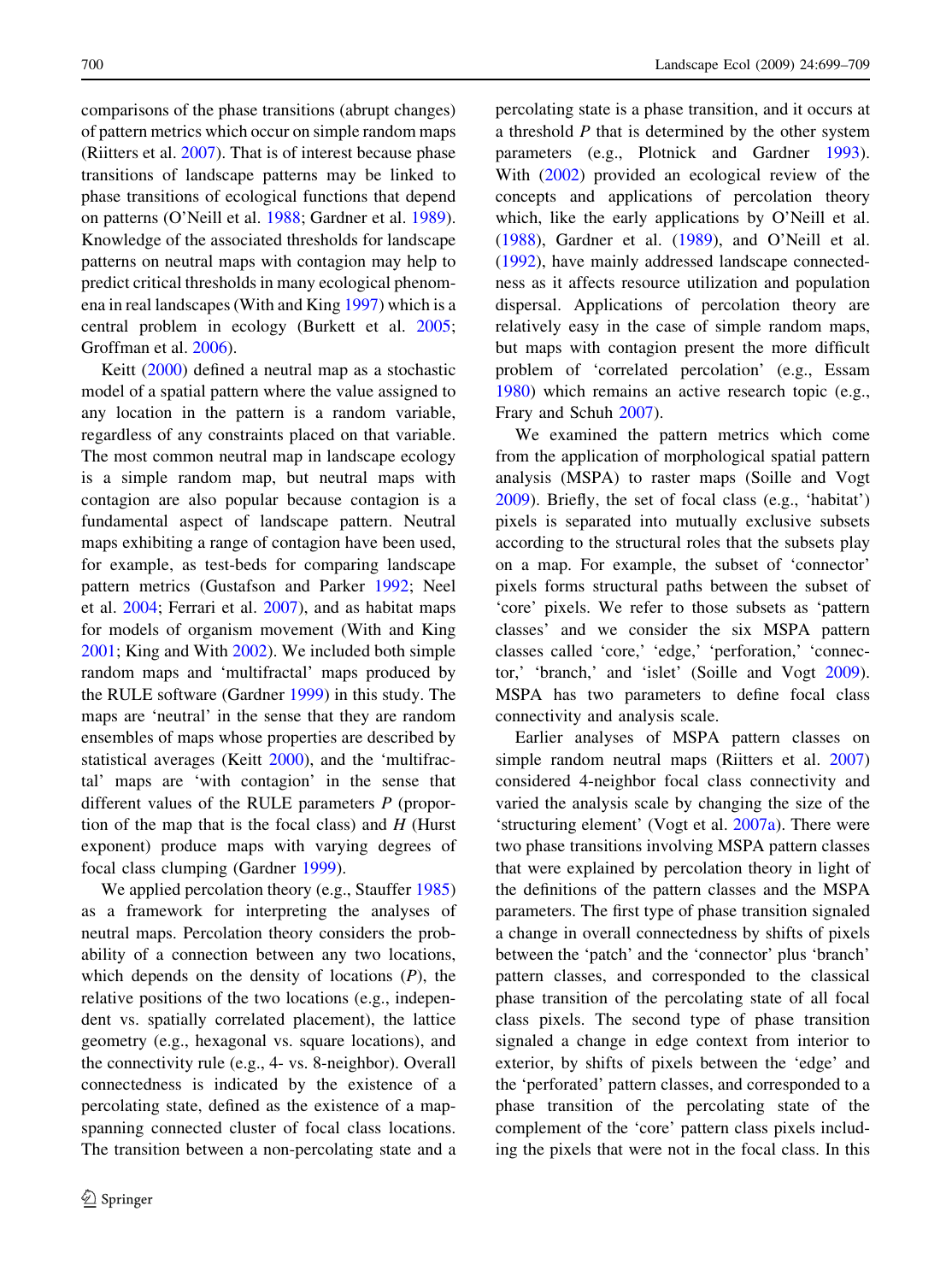study, we considered 8-neighbor focal class connectivity and varied the analysis scale by changing the 'edge width' (Ostapowicz et al. [2008;](#page-10-0) Soille and Vogt [2009\)](#page-10-0). Since those differences were likely to affect the phase transitions and threshold values that were observed before, we included both simple random maps and maps with contagion for comparisons.

Comparisons of different types of neutral maps in a percolation theory framework require methods to detect phase transitions and to estimate the associated threshold densities. On infinite maps, phase transitions are defined mathematically by the probability that a given location is connected to an infinite cluster. As the density is increased while holding other system parameters constant, a threshold density is reached at which that probability changes from zero to non-zero, which can only occur at the phase transition corresponding to the emergence of an infinite cluster. As a practical matter, phase transitions on finite maps are usually detected by direct observation of the emergence of a map-spanning cluster, or by indirect observation of an abrupt change in an 'order parameter' which is simply a pattern metric (e.g., the size of the largest cluster, or the correlation length) that is sensitive to the existence of a map-spanning cluster.

The problem in the analysis of neutral maps is to identify phase transitions and thresholds based on the statistical properties of random samples of finite maps that differ only in the focal class density  $(P)$ . In the case of simple random maps, a phase transition always occurs near the same threshold density for all maps because all finite simple random maps are a sample from the same infinite map. That means that an abrupt change in either the proportion of maps that exhibit a map-spanning cluster, the mean value of an order parameter, or the between-map variance of an order parameter are all robust indicators of phase transitions and thresholds on simple random maps. The estimation problem is more difficult in the case of RULE-generated maps with contagion because all finite sample maps do not come from the same infinite map. As a result, the map-spanning cluster does not usually emerge near the same threshold density on all maps in a sample.

In that case, a common convention is to estimate a threshold density as the value of  $P$  at which 50% of the maps exhibit a map-spanning cluster (e.g., With [2002,](#page-10-0) [2004\)](#page-10-0). While that estimator is robust on simple random maps, it is biased on maps with contagion (e.g., Chaves and Koiller [1995;](#page-9-0) Frary and Schuh [2007\)](#page-10-0). Another problem is that threshold estimates can vary substantially if the convention is that 100% (instead of 50%) of the maps exhibit a map-spanning cluster (Ferrari et al. [2007\)](#page-9-0). While such estimates can be used as 'index values' to compare maps exhibiting a range of contagion (e.g., With [2002](#page-10-0)), they can not be compared directly to thresholds for simple random maps. Considering the use of order parameters to detect phase transitions and estimate thresholds, abrupt changes in the means or variances of pattern metrics are not typical for samples of neutral maps with contagion. For example, Neel et al.  $(2004)$  $(2004)$ reported ''threshold-like behavior'' and ''nonlinear behavior associated with the percolation threshold'' for several pattern metrics, but concluded that abrupt changes indicating phase transitions were ''dampened'' by contagion.

Since our objective was to compare maps with contagion to simple random maps, we were compelled to use the same methods for both. Furthermore, since we also wanted to compare results to earlier analyses of simple random maps, it was necessary to use the same methods as before. The proportions of focal class pixels in the six MSPA pattern classes were considered to be order parameters, and inferences about phase transitions and thresholds were based on abrupt shifts in those proportions in relation to  $P$ , accompanied by 'variance spikes' (abrupt increases followed by abrupt decreases in the between-map variances of those proportions) (Riitters et al. [2007](#page-10-0)).

While we do not expect to observe phase transitions occurring at well-defined thresholds on maps with contagion, it is possible that the MSPA pattern classes are more sensitive than other pattern metrics to any phase transitions that do occur. In that case, our approach could be considered along with regression approaches (e.g., Filho and Metzger [2006](#page-9-0)) as an alternative to the conventional approach to estimating threshold values on maps with contagion. In any case, like With ([2002\)](#page-10-0) we can define 'index values' for comparisons, and like Neel et al. [\(2004](#page-10-0)) we can make inferences about the effects of contagion on MSPA pattern classes by examining the trends of order parameters in relation to  $P$  and  $H$ . Knowledge of such effects on neutral maps is needed in order to advance the use of MSPA in application to real landscape problems.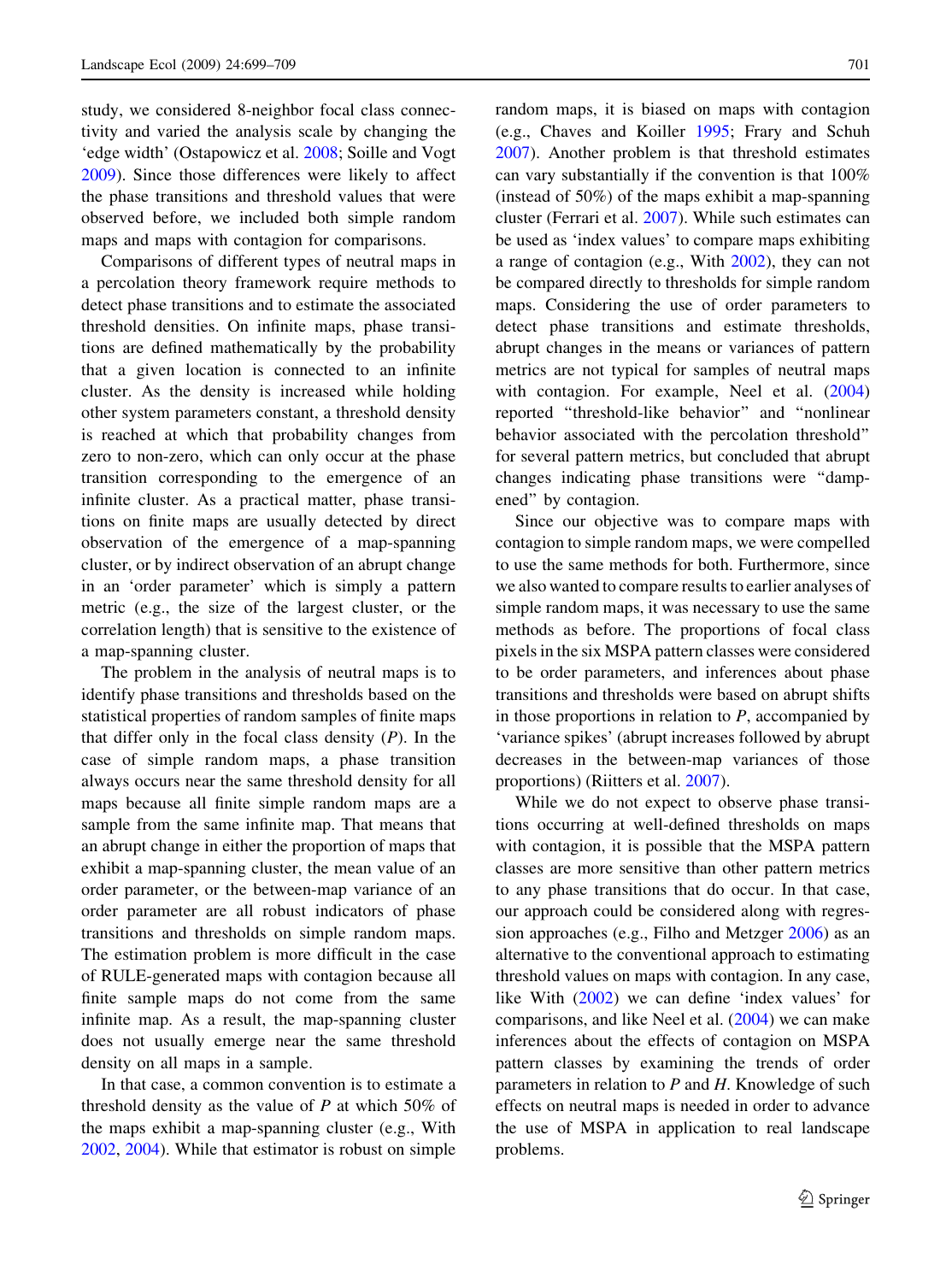## <span id="page-3-0"></span>Methods

#### Generation of neutral maps

Let 'foreground' refer to a focal class of interest, let P be the proportion of a map occupied by foreground, and let H be the measure of contagion of foreground. We used the RULE software (Gardner [1999\)](#page-10-0) to generate neutral foreground maps of size  $1,024 \times$ 1,024 pixels. For simple random neutral maps, the presence of foreground was assigned to each pixel independently with probability equal to P. Fifty replicates were considered for each target value of P from 0.01 to 0.99 in steps of size 0.01, providing 4,950 simple random maps for analysis.

Maps with contagion were generated by using the 'multifractal' option in RULE for different combinations of  $P$  and  $H$ . To generate a 'multifractal' map, RULE first creates a three-dimensional, continuous, fractional Brownian surface by the mid-point displacement algorithm (Fournier et al. [1982](#page-9-0); see also Saupe [1988](#page-10-0)) for a specified  $H$  ( $0 \le H \le 1$ ), standard deviation of the displacements (in RULE, the standard deviation is always equal to 1.0), and random seed value. The surface is then segmented into foreground and background by selecting a surface 'elevation' in the third dimension for which the proportion of pixels above that elevation is approximately equal to P. The pixels above that elevation are called 'foreground' and those below it are called 'background.' For a given  $P$ , a larger value of  $H$ produces a map with more clumping of the foreground (Fig. 1). While such maps are directly comparable to earlier studies in landscape ecology that used the RULE software, the algorithm generates non-stationary surfaces that only approximate fractional Brownian surfaces (Mandelbrot [1983](#page-10-0), p. 263), which prevents comparisons with exact fractal surfaces (Keitt [2000](#page-10-0)).

Following preliminary analyses (see below), a set of 11,880 neutral maps with contagion was generated by using the RULE software, consisting of 30 replicates for each combination of  $P(0.01-0.99)$  in steps of size 0.01) and  $H$  (0.00, 0.10, 0.20, and 0.40). The values of  $H$  were in logarithmic progression and did not span the full range of  $H$  because there was not much differentiation among MSPA pattern classes for large  $H$  (Fig. 1). The actual  $P$  on neutral maps differed by a small amount from the target  $P$ , and we used the target  $P$  when summarizing results later. A



Fig. 1 The top row shows examples of maps with 50% foreground (*black pixels*;  $P = 0.5$ ) for five values of the RULE contagion parameter  $H$  (contagion increases from *left* to *right*).

The *middle* and *bottom* rows illustrate the MSPA pattern classes for those example maps for two edge widths  $(D = 1, 5)$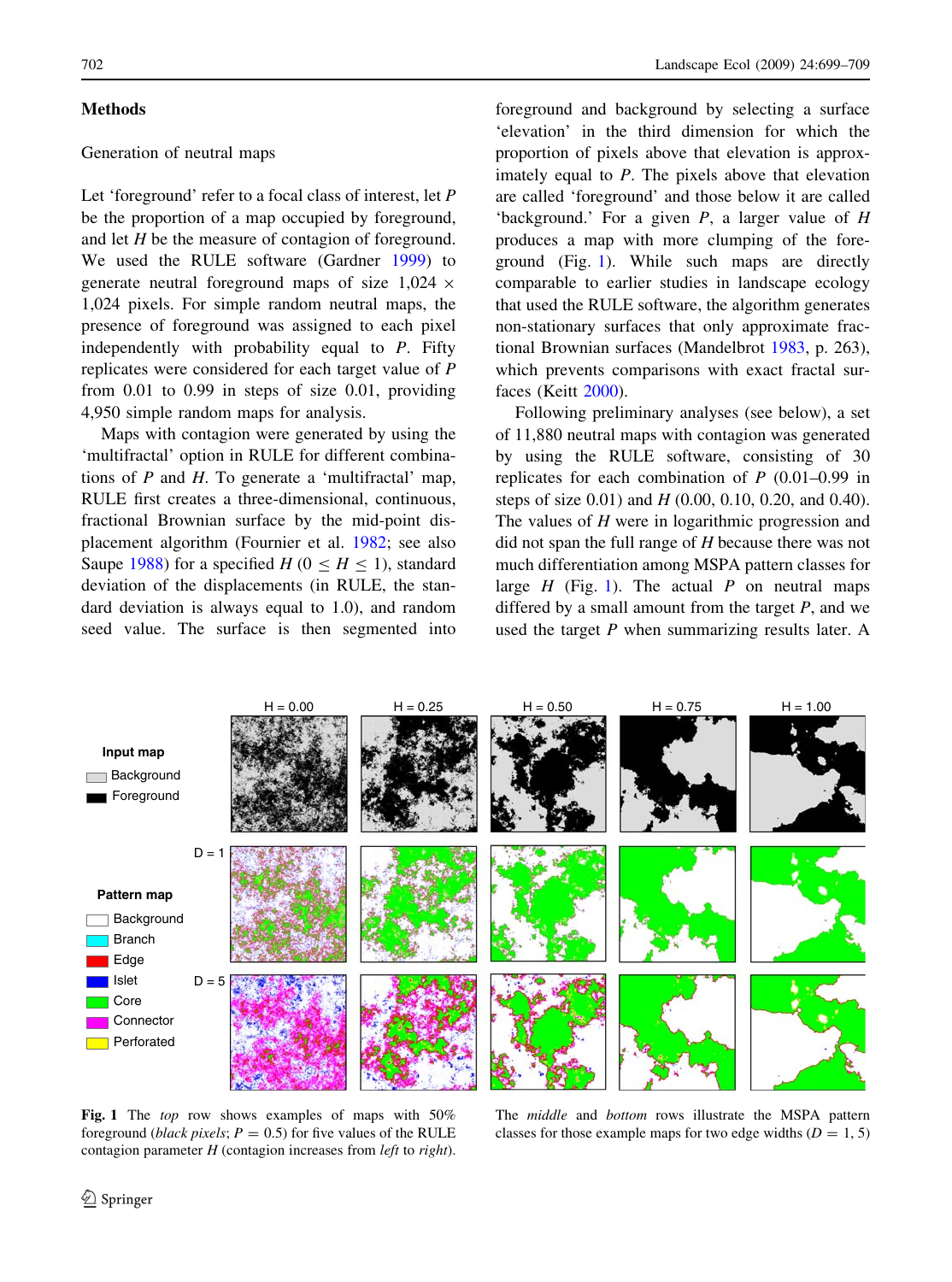surrounding buffer of background pixels was added to each map before performing the pattern analyses and was subtracted before analyzing the results. Analyses of maps with  $P = 0$  and  $P = 1$  had trivial results and were not included.

### Pattern analysis

The foreground pixels on each map were assigned to one of six mutually exclusive pattern classes (Fig. [1\)](#page-3-0) by using the MSPA algorithm (Soille and Vogt [2009](#page-10-0); Vogt [2009](#page-10-0)). Let D define the edge width, measured in integer multiples of the unit pixel. 'Core' pixels are more than the distance  $D$  from background pixels, and are surrounded by 'edge' pixels which form 4-neighbor connected exterior perimeters of width D. Similarly, 'perforated' pixels form 4-neighbor connected interior perimeters of width D that surround holes (background inclusions) in clusters of core. Considering the clusters of foreground that do not contain core, 'connector' pixels form 8-neighbor connected clusters that are 8-neighbor connected to core (through edge or perforated pixels) in at least two places, 'branch' pixels are like connector pixels except the cluster is connected in only one place, and 'islet' pixels are the remaining disjoint clusters of foreground that are too small to contain core pixels.

Following preliminary analyses (see below), the MSPA pattern classes were labeled on each simple random map for four edge widths  $(D = 1, 2, 4, \text{ and } 5)$ and on each map with contagion for two edge widths  $(D = 1$  and 5). Note that an increase of the edge width is directly related to a decrease of the remaining core area. As will be discussed later, that is important because pattern classes are defined relative to the core pattern class, so the value of D can affect the observation of phase transitions among pattern classes on neutral maps.

#### Pattern comparisons

For each map, we calculated the proportions of all foreground pixels in each of the six types of pattern classes, and those proportions were the order parameters that were examined for evidence of phase transitions. The sum of all six proportions equaled one for each map, which permitted comparisons of maps with different values of  $P$ ,  $H$ , or  $D$ . For the simple random maps, the mean and standard deviation  $(n = 50 \text{ maps})$  of the proportions were calculated for each target  $P$ , for a given  $D$ . For the maps with contagion, the mean and standard deviation  $(n = 30 \text{ maps})$  of the proportions were calculated for each combination of H, D, and target P. The trends of those means and standard deviations in relation to P were then examined for evidence of phase transitions. The criteria for declaring a phase transition was the observation of an abrupt change in one or more of the mean values, accompanied by the observation of between-map variance spikes.

Preliminary and supplementary analyses

Several preliminary and supplementary analyses are summarized briefly here. It was mentioned that the MSPA algorithm (Soille and Vogt [2009\)](#page-10-0) differed from the algorithm (Vogt et al.  $2007a$ , [b\)](#page-10-0) that was used for the earlier neutral model analysis of simple random maps (Riitters et al. [2007\)](#page-10-0). As a preliminary analysis to identify the impacts of those changes on previous results, we repeated the earlier analysis of simple random maps. Apart from the differences between 4-neighbor connectivity (previous study) and 8-neighbor connectivity (present study) that are expected from percolation theory, changes to the MSPA definitions of the 'structuring element' and the perforated pattern class shifted the phase transition between the edge and perforated pattern classes to larger threshold P values.

A supplementary analysis of maps with contagion considered two more edge widths  $(D = 2 \text{ and } 4)$  and two more levels of contagion ( $H = 0.05$  and 0.80). Those results were omitted to save space. In addition, because Mandelbrot ([1983,](#page-10-0) p. 266) suggested that phase transitions may occur at threshold values of H (not  $P$ ), we evaluated a set of maps with contagion comprising 30 replicates for each combination of H (0.00 to 1.00 in steps of size 0.01) and P (0.10, 0.20, 0.40, 0.50, 0.60, and 0.80). The results of that analysis did not substantiate phase transitions at threshold  $H$  values.

Finally, for RULE-generated maps with contagion, maps with the same values of  $P$  and  $H$  differ because the value of the random seed defines a unique threedimensional surface (see above). Because such surfaces are not stationary (Keitt [2000\)](#page-10-0), raising or lowering the 'elevation' on the same surface (i.e., by using the same seed value) could precipitate phase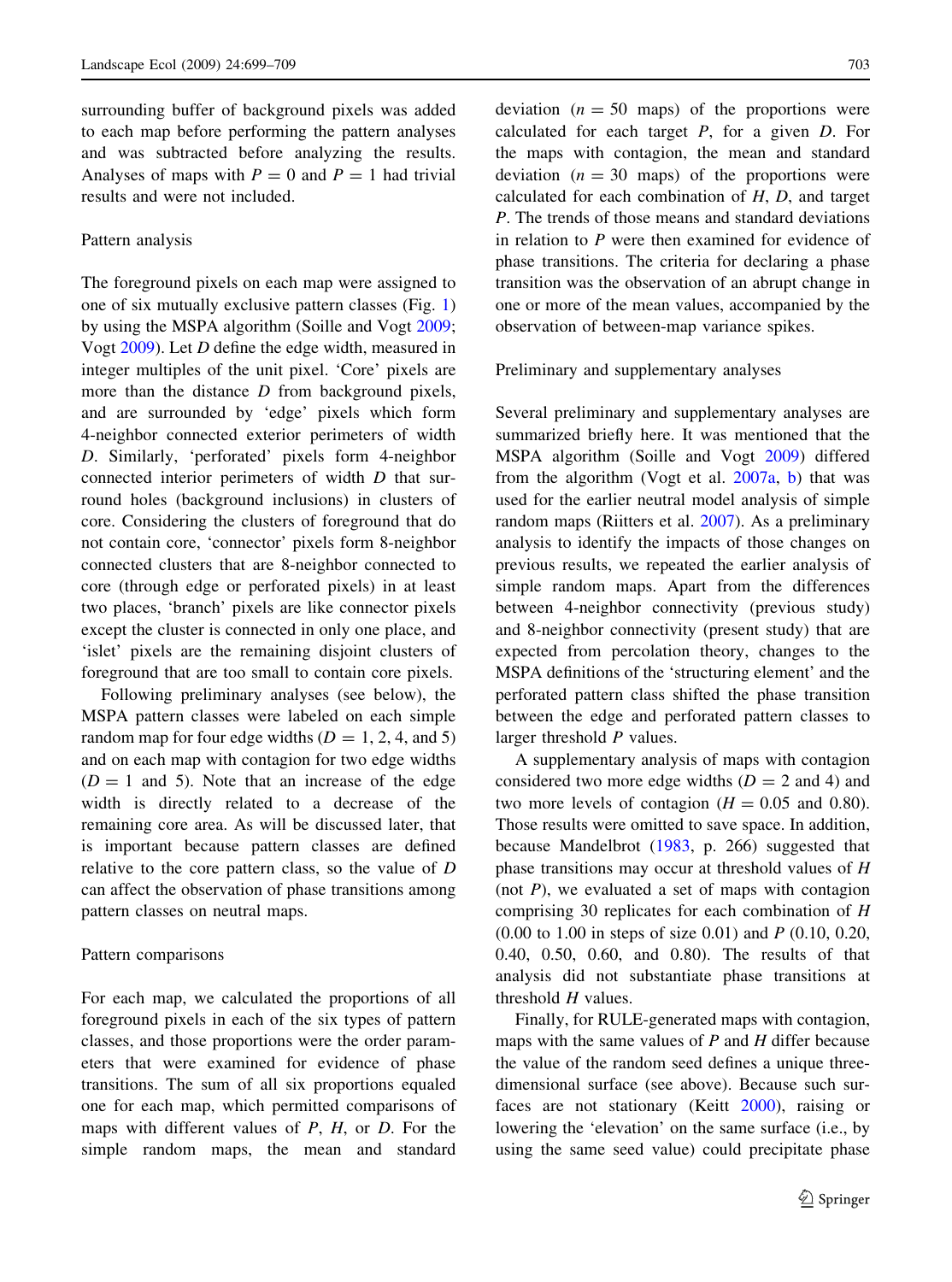transitions that are masked by varying the elevation on an 'average surface' (i.e., by using different seed values). Since we used a different seed value for each map, we evaluated that possibility by generating maps using the same seed value while varying  $P$  for a given H, essentially changing the 'elevation' on the same surface as P was varied from 0.01 to 0.99 in steps of size 0.01. We repeated that procedure for 30 seed values for  $H = 0.00, 0.10, 0.20,$  and 0.40 and visually inspected the resulting trends of the MSPA pattern classes in relation to  $P$  for each surface. The trends for each surface were similar to the average trends as reported in this study.

#### Results and discussion

#### Phase transitions on simple random maps

On simple random maps, the occurrence and relative abundance of different pattern classes were strongly related to  $P$  and  $D$ , and phase transitions were signaled by abrupt shifts in the proportions of pixels in different pattern classes and by variance spikes (Fig. [2](#page-6-0)). The phase transition between the islet pattern class and the connector plus branch pattern classes was interpreted by using the same logic as Riitters et al. [\(2007](#page-10-0)) as follows. By definition in MSPA, connector and branch pixels do not exist unless core pixels exist, and therefore the existence of core pixels is a prerequisite to phase transitions involving the connector and branch pattern classes. On the sample maps, the first core pixels emerged at  $P \approx 0.20, 0.55, 0.78$  and 0.87 for  $D = 1, 2, 4$ , and 5, respectively. A larger  $P$  was needed for a larger  $D$ because the existence of core required larger clusters when the edge width was wider. In comparison, percolation theory guaranteed the formation of a map-spanning cluster of 8-neighbor connected foreground at  $P \approx 0.41$  (e.g., Plotnick and Gardner [1993\)](#page-10-0). Therefore, for  $D = 2$ , 4, and 5, the phase transition from the islet pattern class to the connector plus branch pattern classes was precipitated by the first emergence of the core pattern class on maps that already contained a map-spanning cluster, and threshold P values corresponded to the emergence of the core pattern class. For  $D = 1$ , the same phase transition was precipitated by the emergence of the map-spanning cluster on maps that already contained

the core pattern class, at a threshold  $P \approx 0.41$  as predicted by percolation theory.

The phase transition between the edge and perforated pattern classes was also interpreted by using the same logic as before. Let  $P_c$  be the proportion of the map (foreground plus background) that comprises the core pattern class. With increasing  $P$ , the phase transition occurred at the value of  $P$  for which  $P_c$  first exceeded 0.41, which corresponded to the formation of a (4-neighbor connected) map-spanning cluster of non-core foreground plus non-foreground pixels. At the phase transition, the local context of the background pixels changed abruptly from exterior to interior. The foreground pixels that were formerly in the edge pattern class (i.e., perimeter of core adjacent to exterior background) became the perforated pattern class (i.e., perimeter of core adjacent to interior background). Variance spikes were evident (Fig. [2](#page-6-0)) only for  $D = 1$  and 2. For  $D = 4$ , the phase transition occurred at  $P = 0.99$  and the variance spike was not visually evident. There was no phase transition for  $D = 5$  because  $P_c$  did not exceed 0.41 when  $P = 0.99$ .

In summary, two types of phase transitions among MSPA pattern classes occurred on simple random neutral maps at threshold P values expected from percolation theory in light of the connectivity rule and edge width employed in the MSPA algorithm. For later comparisons to maps with contagion, note that a phase transition implies the intersection of two trend lines (Fig. [2](#page-6-0)) at some threshold  $P$  value. Also note that with increasing  $P$ , the progressions of map dominance by different pattern classes were similar for all D. As P increased from zero, maps that were dominated by small and disconnected clusters of foreground (islet pattern class) became dominated by the pattern classes that form paths between clusters of the core pattern class (connector and branch pattern classes) at intermediate values of  $P$ , and ultimately by the pattern classes associated with large clusters of foreground (core, edge, and perforated pattern classes) at high values of P.

#### Neutral maps with contagion

The occurrence and relative abundance of MSPA pattern classes on maps with contagion were related to  $P$ ,  $H$ , and  $D$  (Fig. [3\)](#page-7-0). For relatively large contagion  $(H = 0.40)$ , the maps tended to be dominated over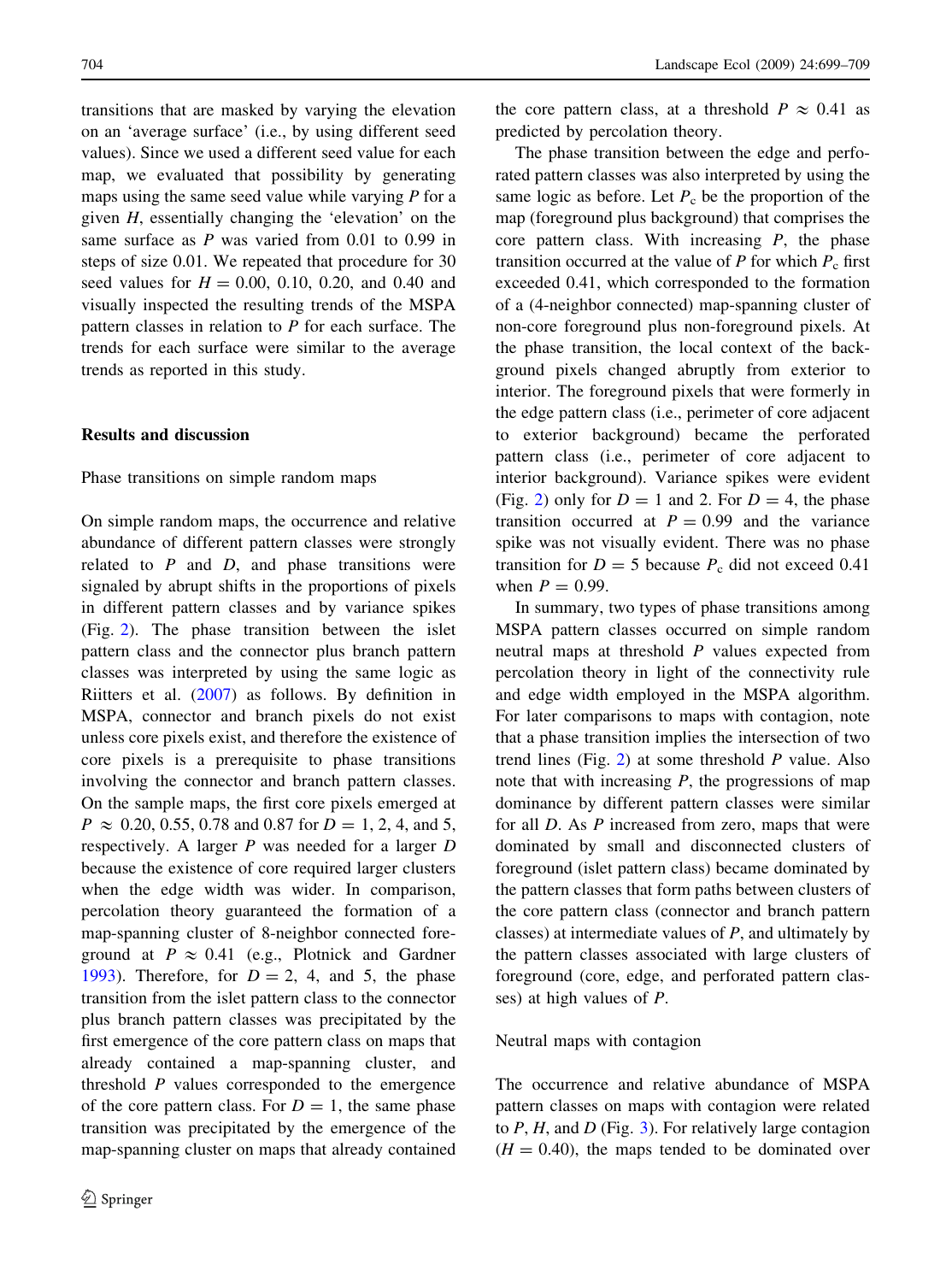<span id="page-6-0"></span>

Fig. 2 Summary of MSPA pattern classes on simple random neutral maps. Left: the mean proportions of the foreground in each of the six pattern classes. Right: the standard deviations of those proportions. The horizontal axes are the proportion (P) of

the map that is foreground. From top to bottom, the edge width (D) indicates the four scales of analysis. The mean and standard deviation for a given value of  $P$  are based on 50 maps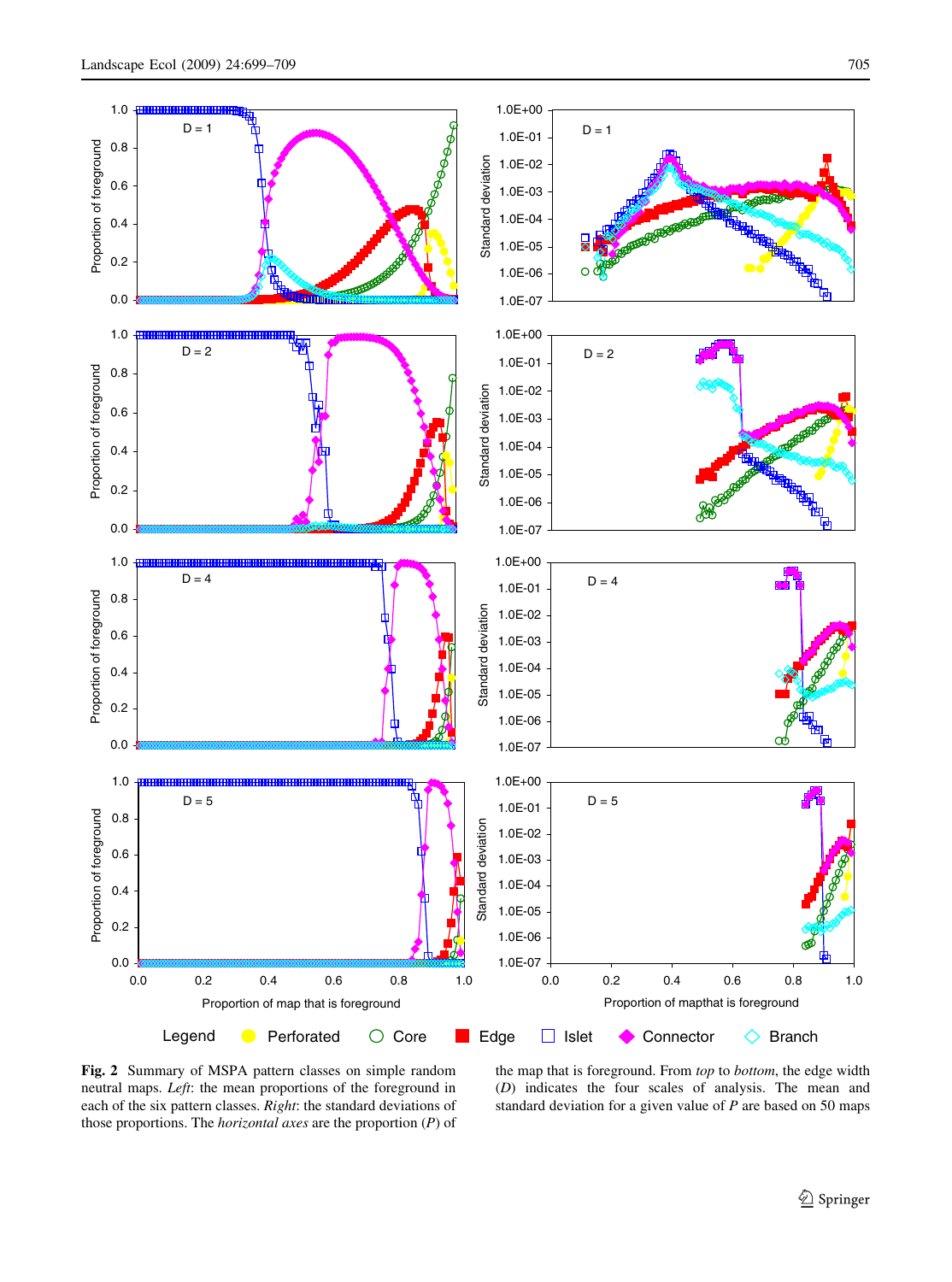<span id="page-7-0"></span>

Fig. 3 Summary of MSPA pattern classes on neutral maps with contagion. The mean proportions of the foreground in each of the six pattern classes are shown for four values of contagion  $(H; top to bottom)$  and two edge widths  $(D; left to$ 

right), in relation to the proportion of the map that is foreground (P; all horizontal axes). Each data point is the mean of 30 maps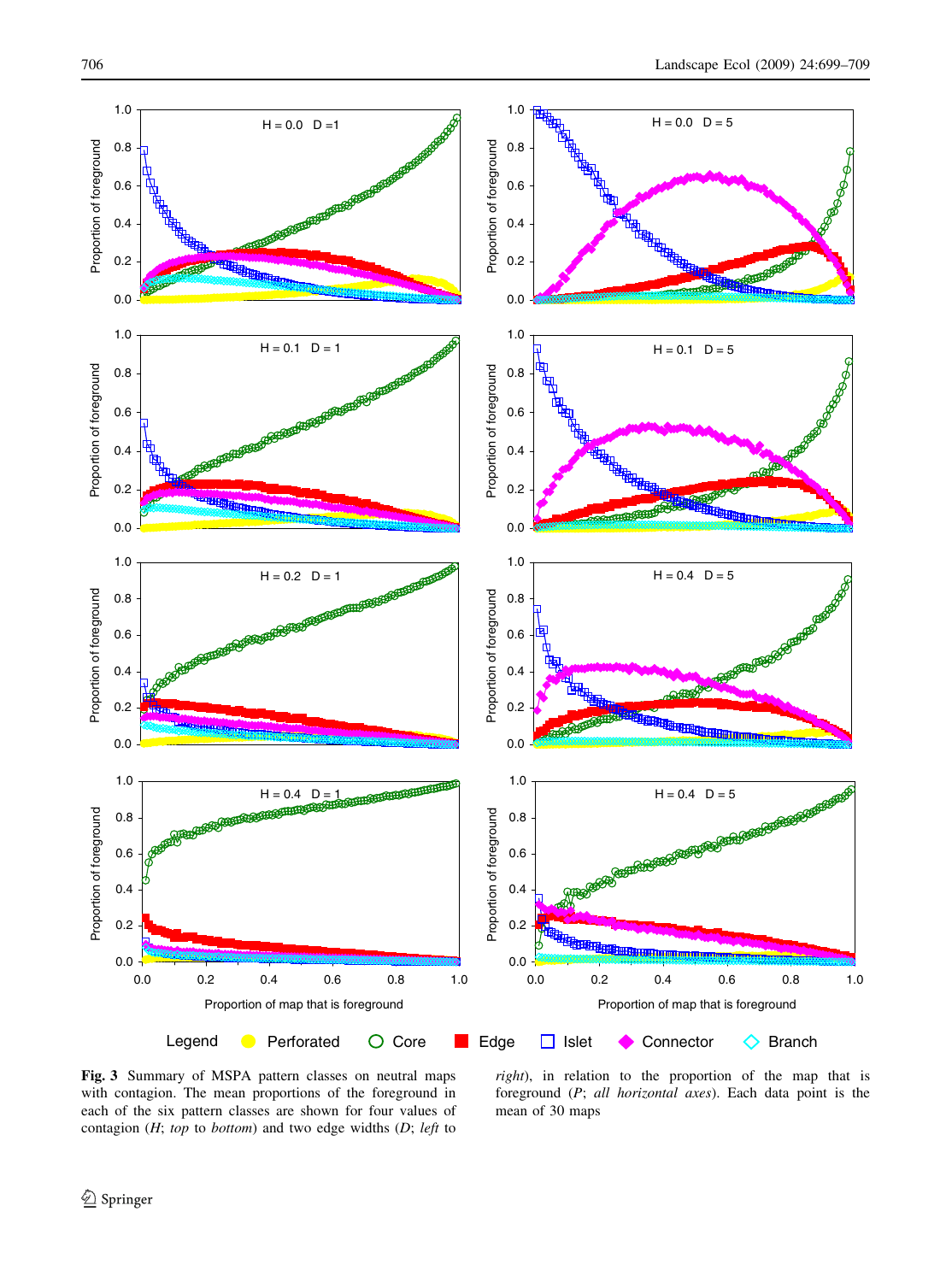the full range of  $P$  by the core, edge, and connector pattern classes, consistent with earlier observations that such maps contain a few large, tightly packed, and connected clusters of foreground (e.g., Ferrari et al.  $2007$ ). With increasing D for large H, the core pattern class was replaced by the edge and connector pattern classes because an increase in the edge width necessarily resulted in a larger edge-to-core ratio, and because the wider edges subdivided some of the core clusters into pieces that were still connected to each other.

Maps with smaller contagion ( $H \le 0.10$ ) exhibited more differentiation of pixels among pattern classes over wider ranges of  $P$  (Fig. [3](#page-7-0)). When  $H$  and  $P$  were both small, the maps were dominated by the islet class which indicated that the clusters of foreground were relatively small and disjoint. With increasing P, the connector class became more abundant at the expense of the islet class. The connector-to-core ratio was relatively large, indicating that only a small number of the islet clusters of foreground became large enough to be core, and when that occurred, there was usually a pathway between those clusters. Additional increases in P resulted in the formation of more of the core class and its associated edge class, which tended to replace the islet class instead of the connector class. For the largest values of P, the foreground typically formed a single large cluster that occupied most of the map, and as a result, the maps became dominated by the core class which replaced both the connector and edge classes. Increasing D for small  $H$  affected primarily the pixels that were in the core class when  $D = 1$ , which became connector and edge pixels when  $D = 5$ , for the same reasons as mentioned earlier. The perforated and branch classes were minor components of pattern in all but a few cases, which indicated that maps with contagion did not typically exhibit holes in clusters of foreground, or incomplete paths between clusters of core.

Unlike simple random maps, there was no compelling evidence of phase transitions on maps with contagion. The transitions among the pattern classes on maps with contagion were gradual (Fig. [3](#page-7-0)), not abrupt (Fig. [2\)](#page-6-0), and there were no variance spikes (results not shown). At the same time, the shifts in map dominance by different pattern classes with increasing  $P$  were similar to the characteristics of simple random maps. That suggested the possibility of using index values for the purpose of comparing the effects of contagion and edge width. For example, With and King ([1997\)](#page-10-0) reported that 'threshold values' of  $P$  (i.e., their index values) decreased with  $H$ , occurring at  $P = 0.50$  for  $H = 0.01$  and at  $P = 0.44$ for  $H = 0.99$  for the maps that they tested. In contrast, Ferrari et al. ([2007](#page-9-0)) examined similar maps with a different order parameter and reported that 'threshold values' increased with  $H$ , from  $P = 0.15$ to 0.30 for  $H = 0.00$ , to  $P = 0.50$  to 0.70 for  $H = 1.00$ .

We defined index  $P$  values for comparing the effects of contagion and edge width as follows. Recall that for simple random maps, the phase transitions were either precipitated by the formation of a map-spanning cluster, or they were translated to a larger threshold  $P$  at which the core class first emerged within a map-spanning cluster. For the maps with contagion, the core class was always present at all values of  $P$  (Fig. [3](#page-7-0)), and as a result, threshold  $P$ values (if any) depended only on  $H$  and  $D$ . Noting that a phase transition implied the intersection of two trend lines (Fig. [2\)](#page-6-0), and that there were two phase transitions, we defined one index as the value of P at which the proportion of the islet class equaled the proportion of the connector class, and another index as the value of  $P$  at which the proportion of the edge class equaled the proportion of the perforated class.

In comparison to simple random maps (Fig. [2](#page-6-0)), those index values occurred at lower values of P on maps with contagion (Fig. [3\)](#page-7-0). Furthermore, with  $H$ increasing from 0.00 to 0.10, the intersections occurred at even smaller values of P for a given D, and if  $H$  became large enough for a given  $D$ , then the intersections were not obtained (Fig. [3\)](#page-7-0). Our observation that index values decreased with increasing H was consistent with the findings of With and King [\(1997](#page-10-0)). Furthermore, if contagion ''dampened'' phase transitions (Neel et al. [2004\)](#page-10-0), and even the smallest value of contagion ( $H = 0.00$ ) reduced threshold P values (compare Figs. [2](#page-6-0) and [3](#page-7-0)), then it was logical that larger values of contagion should result in more "dampening" and thus, lower index  $P$  values as we observed.

In contrast, the index values increased with  $D$  for a fixed  $H$  (Fig. [3\)](#page-7-0), which means that the effect of a wider edge width was opposite the effect of higher contagion. That explains why the results for the simple random maps appeared to be most similar to the results for the maps with the least contagion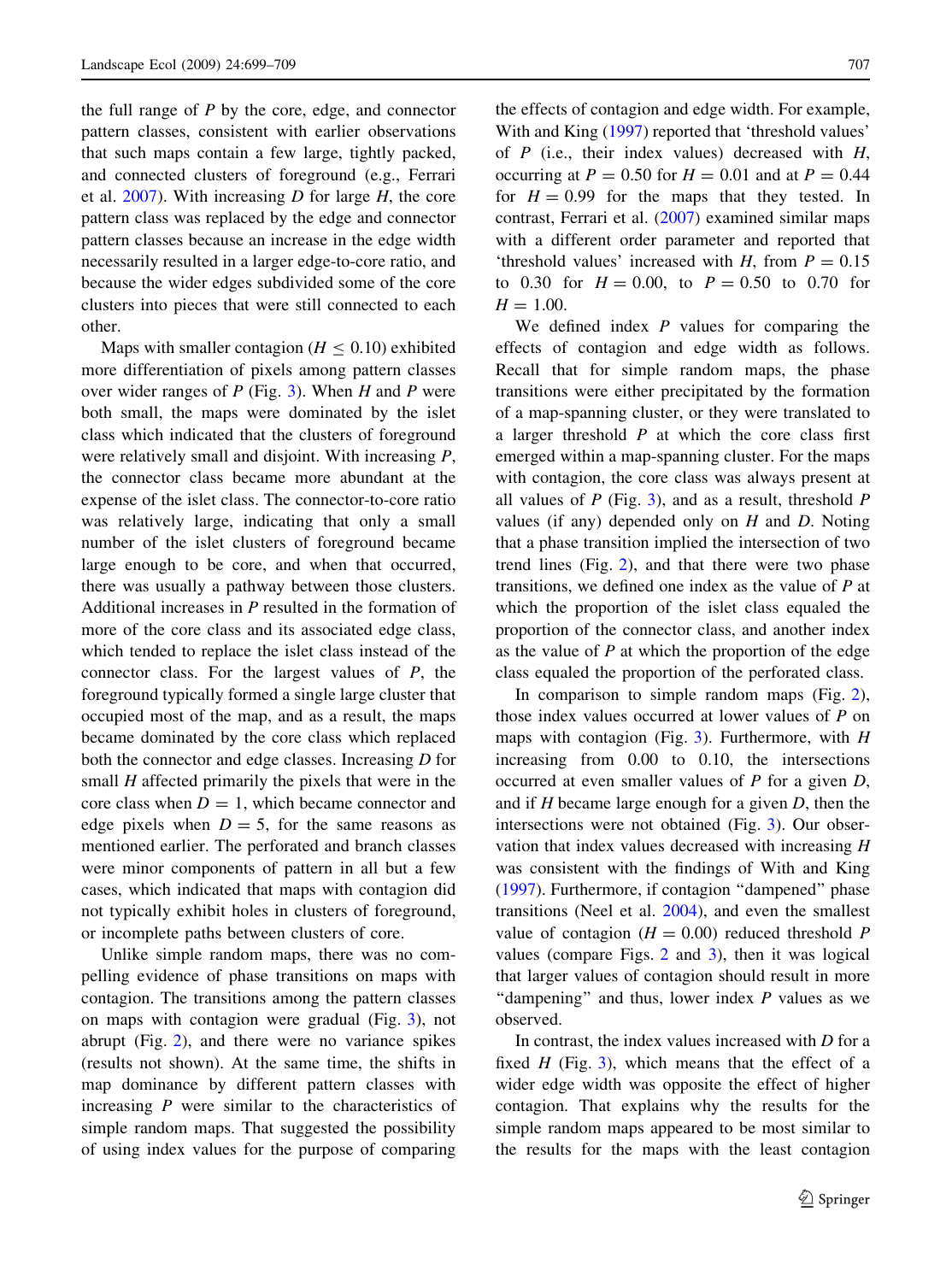<span id="page-9-0"></span> $(H = 0.00)$  and widest edges  $(D = 5)$ . Thus, it may be anticipated that phase transitions could be obtained on maps with contagion if the edge width is 'large enough,' reasoning that no matter how the foreground pixels are distributed, the distribution of the core pattern class can appear to be random (and thus, potentially involved in a phase transition) if the individual clusters of the core are 'small enough.' That could have ecological implications if, for example, organism movement through 'core habitat' is functionally different from movement through 'edge habitat' (Malanson [2003](#page-10-0)).

## Conclusion

Gardner and Urban ([2007\)](#page-10-0) stated that inferences about landscape pattern and process will not be very satisfying at high values of  $P$ , in part because ''percolation theory defines a boundary above which few differences exist between random and real landscapes.'' They suggested that studies of landscape patterns would be more productive at lower values of  $P$  and that if the foreground  $P$  was large, then the patterns of the background should be examined instead. In contrast, our investigations of landscape patterns from MSPA showed clear and large differences between foreground patterns on maps with large P. Furthermore, we have shown that percolation theory defines several 'boundaries' and that one of them is located at high values of P. Inferences about landscape pattern and process are potentially satisfying only if the landscape pattern metrics are sensitive to changes in pattern and phase transitions in the range of  $P$  that is of interest, which is not the case for many classical pattern metrics when  $P$  is large (Neel et al. [2004](#page-10-0)). Pattern metrics from MSPA should prove useful for investigating ecological processes even when  $P$  is large, if those processes depend on connectedness as influenced by the existence of core, edge, perforated, connector, branch, and islet patterns, which is likely the case for the classical ecological problem addressing organism movement within and between landscapes.

Neutral maps with and without contagion will continue to be useful as test-beds for exploring differential sensitivities and responses of pattern metrics within the metric space defined by  $P$  and  $H$ (e.g., Neel et al. [2004\)](#page-10-0), but samples of real maps are

sometimes advocated to extend results to more aspects of pattern (e.g., Cushman et al. 2007). In the real world, phase transitions are contingent on initial conditions and are driven by the pattern of changes from foreground to background (Filho and Metzger 2006). If the MSPA pattern metrics were applied (with an appropriate edge width) to a temporal series of real maps, we expect that landscapes experiencing a random pattern of change will exhibit phase transitions among the MSPA pattern classes, irrespective of initial conditions. The threshold values will be as described in the present study, except they will apply to the proportion of the original foreground, instead of the proportion of the entire map. On the other hand, we do not expect to observe phase transitions of MSPA pattern classes on any map, irrespective of initial conditions, if the patterns of change are clumped, contagious, linear, or otherwise not random.

Acknowledgments Two anonymous reviewers are acknowledged for their assistance. Funding was provided by the Quantitative Sciences Staff, US Forest Service. Mention of trade names does not constitute endorsement or recommendation for use by the US Government.

## References

- Burkett VR, Wilcox DA, Stottlemyer R, Barrow W, Fagre D, Baron J, Price J, Nielsen JL, Allen CD, Peterson DL, Ruggerone G, Doyle T (2005) Nonlinear dynamics in ecosystem response to climatic change: case studies and policy implications. Ecol Complex 2:357–394. doi: [10.1016/j.ecocom.2005.04.010](http://dx.doi.org/10.1016/j.ecocom.2005.04.010)
- Chaves CM, Koiller B (1995) Universality, thresholds and critical exponents in correlated percolation. Physica A 218:271–278. doi:[10.1016/0378-4371\(95\)00076-J](http://dx.doi.org/10.1016/0378-4371(95)00076-J)
- Cushman SA, McGarigal K, Neel MC (2007) Parsimony in landscape metrics: strength, universality, and consistency. Ecol Indic 8:691–703. doi[:10.1016/j.ecolind.2007.12.002](http://dx.doi.org/10.1016/j.ecolind.2007.12.002)
- Essam JW (1980) Percolation theory. Rep Prog Phys 43:833– 912. doi:[10.1088/0034-4885/43/7/001](http://dx.doi.org/10.1088/0034-4885/43/7/001)
- Ferrari JR, Lookingbill TR, Neel MC (2007) Two measures of landscape-graph connectivity: assessment across gradients in area and configuration. Landscape Ecol 22:1315–1323. doi[:10.1007/s10980-007-9121-7](http://dx.doi.org/10.1007/s10980-007-9121-7)
- Filho FJBdO, Metzger JP (2006) Thresholds in landscape structure for three common deforestation patterns in the Brazilian Amazon. Landscape Ecol 21:1061–1073. doi: [10.1007/s10980-006-6913-0](http://dx.doi.org/10.1007/s10980-006-6913-0)
- Fournier A, Fussel D, Carpenter L (1982) Computer rendering of stochastic models. Commun ACM 25:371–384. doi: [10.1145/358523.358553](http://dx.doi.org/10.1145/358523.358553)